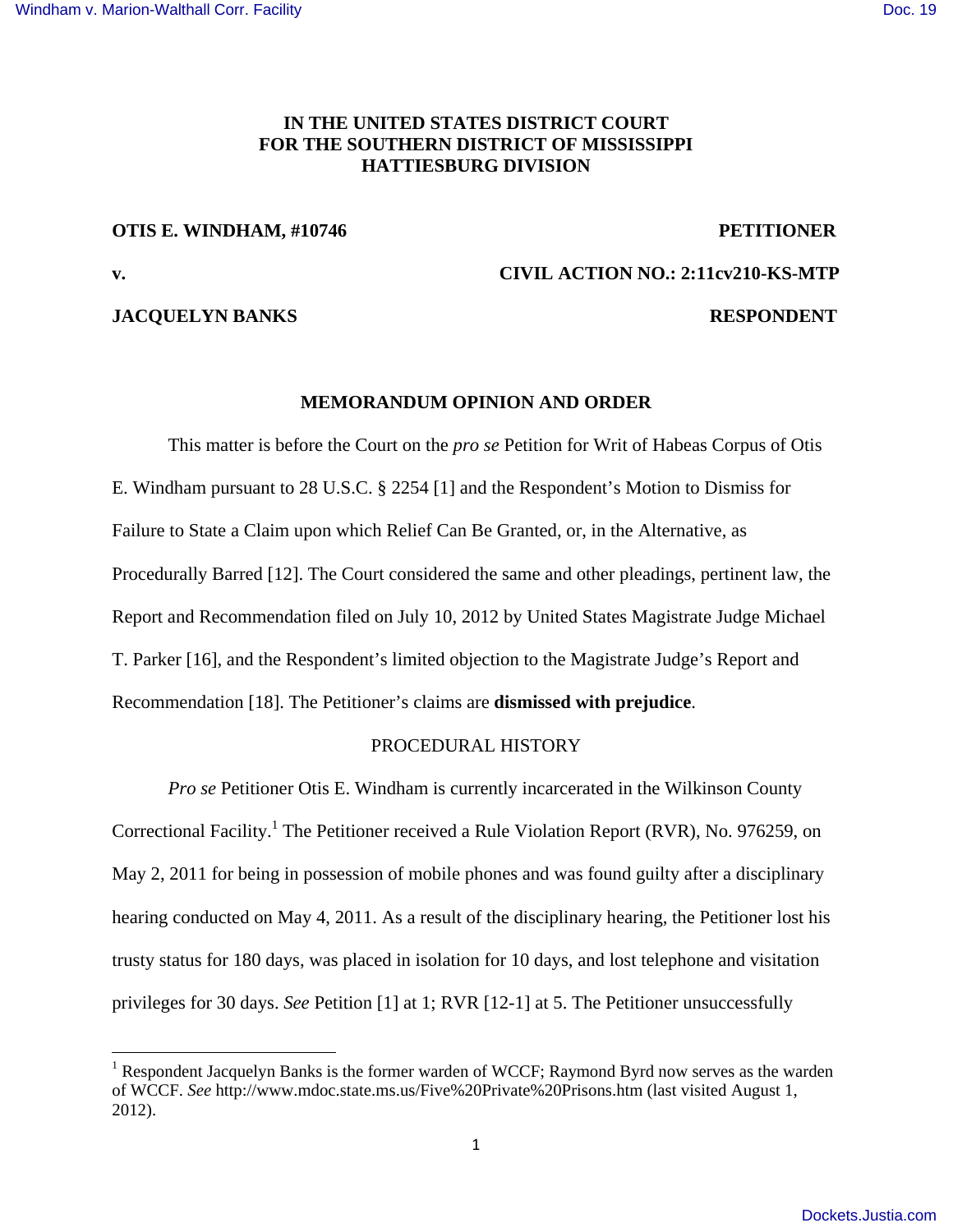appealed the RVR through the Administrative Remedy Program (ARP). *See* Response to Order [8]; Ex. A to Motion [12-1].

On October 17, 2011, the Petitioner filed the instant federal habeas corpus petition seeking the return of his 180 days of trusty time.<sup>2</sup> See Petition [1]; Response [8]. The Respondent moves to dismiss the petition based on the Petitioner's failure to state a claim, and, alternatively, for his failure to exhaust state remedies. The Petitioner did not respond to the Respondent's motion despite an Order [13] from the court to do so.

#### **DISCUSSION**

The Petitioner's habeas corpus petition was filed after the effective date of The

Antiterrorism and Effective Death Penalty Act (AEDPA). AEDPA and the case law interpreting

it provide the standards for evaluating the petition. *See Neal v. Puckett*, 286 F.3d 230, 235 (5th

Cir. 2002), *cert. denied*, 537 U.S. 1104 (2003).

Exhaustion of state remedies is a mandatory prerequisite to federal habeas relief under 28

U.S.C. § 2254:

 (b)(1) An application for a writ of habeas corpus on behalf of a person in custody pursuant to the judgment of a State Court shall not be granted unless it appears that–

 (A) the applicant has exhausted the remedies available in the courts of the State; or

(B)(i) there is an absence of available State corrective process; or

 (ii) circumstances exist that render such process ineffective to protect the rights of the applicant.

 . . . . (c) An applicant shall not be deemed to have exhausted the remedies available in the courts of the State, within the meaning of this section, if he has the right under the law of the State to raise, by any available procedure, the question presented.

The Petitioner has not appealed the ARP's decision with the appropriate circuit court or

the Mississippi Supreme Court. Since the state did not have a fair opportunity to rule on this

 $2$  Petitioner also originally sought monetary damages, which are unavailable in a petition for habeas corpus. *See* Order [7].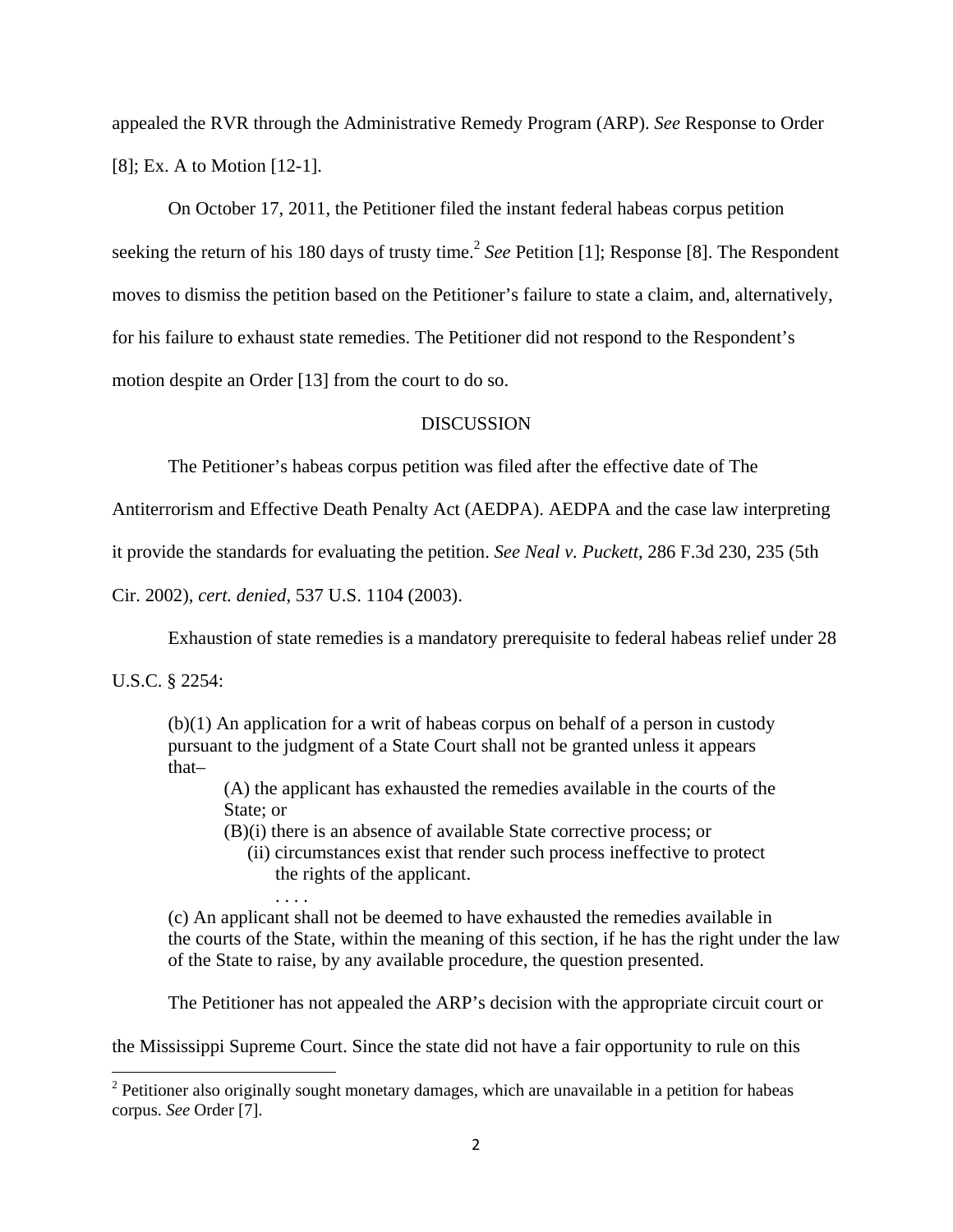claim, it is procedurally barred from review by this Court. *Sones v. Hargett*, 61 F.3d 410, 416 (5th Cir. 1995) (citing *Coleman v. Thompson*, 501 U.S. 722, 111 S.Ct. 2546, 115 L.Ed.2d 640 (1991)). To exhaust state remedies means to give state courts an opportunity to act on claims before taking the issue(s) to the federal level. *O'Sullivan v. Boerckel*, 526 U.S. 838, 119 S.Ct. 1728, 842-43 (1999). Moreover, the claim is now barred from state court because the Petitioner failed to appeal the ARP's decision to the state court within the allowed thirty (30) days. When an issue is barred in state court, it is clear that it is also barred from federal review. *Coleman*, *supra*, at n.1. The Petitioner admits not having sought relief through the state courts. *See* Response to Order [6]. The Petitioner was given notice that he had thirty (30) days to appeal the decision and even signed said notice on September 9, 2011. *See* Response to Order Exhibit [6-1]. The Petitioner no longer has a means through which to exhaust his claims at the state level.

 The Court may dismiss a claim with prejudice when it is clear the Petitioner's claims are barred from both state and federal review. *Johnson v. Louisiana ex rel. Louisiana Dept. of Public Safety and Corrections, et al.*, 468 F.3d 278, 280-81 (5th Cir. 2006). It is responsible for the Court to dismiss with prejudice when "it is obvious that the unexhausted claim would be procedurally barred in state court . . . [to] forego the needless 'judicial ping-pong' . . ." *Steele v. Young*, 11 F.3d 1518, 1524 (10th Cir. 1993) (citing *Coleman*, *supra*, at n.1.).

 Even if the Petitioner's claim was neither unexhausted nor barred, it is likely without merit. There is no protected liberty interest in "trusty time." *Dukes v. Epps*, No. 2:11cv91-P-S, 2011 WL 4047335 at 2 (N.D. Miss. Sept. 12, 2011). The "decision whether to award earned time to offenders is left to the discretion of the prison officials, and therefore, the statute affords a prisoner no constitutionally recognized liberty interest." *Bradley v. Byrd*, No. 1:08cv1440HSO-JMR, 2009 WL 2606241 at 2 (S.D. Miss. Aug. 19, 2009).

3